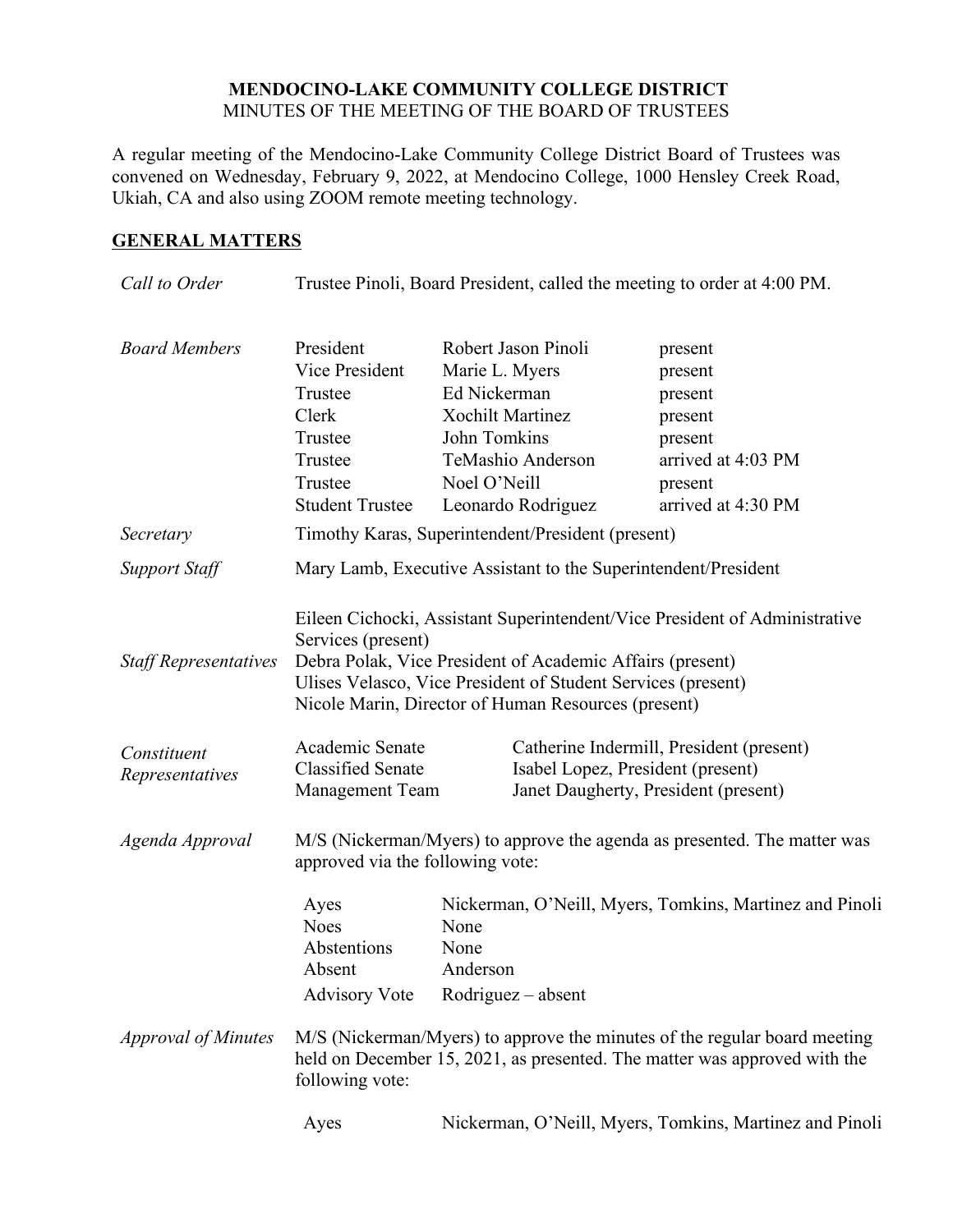Noes None Abstentions None Absent Anderson Advisory Vote Rodriguez – absent

M/S (Nickerman/Myers) to approve the minutes of the special board meeting held on January 26, 2022, as presented. The matter was approved with the following vote:

Ayes Nickerman, O'Neill, Myers, Tomkins, Martinez and Pinoli Noes None Abstentions None Absent Anderson Advisory Vote Rodriguez – absent

*Public Comment on Closed Session Items* There were no comments made on closed session items.

# **CLOSED SESSION**

The Board adjourned to Closed Session at 4:04 PM with Board President Pinoli stating only item 2.1 and 2.3 would be discussed in closed session.

### **OPEN SESSION**

*Report of Action Taken in Closed Session* The Board returned to open session at 4:46 with Board President Pinoli reporting no action was taken on item #2.1 and the report out on item #2.3 is deferred.

*Public Comments* There were no comments from the public.

### **PRESIDENT AND ADMINISTRATION REPORT**

A written report was presented by Superintendent/President Karas who added the following information:

On February  $8<sup>th</sup>$ , a new art show opened on February  $8<sup>th</sup>$  entitled "The Russian" River and its Watershed" which includes works by renowned landscape artist Richard McDaniel. The show will run through March 18th.

The Theatre Department is currently offering a production of a Mid Summer's Night Dream through February  $13<sup>th</sup>$ . Tickets are limited but there are some still available.

### **CONSENT AGENDA**

M/S (Nickerman/Tomkins) Board of Trustees does hereby approve the items on the Consent Agenda as presented. The items were approved with the following vote:

| Ayes        | Myers, O'Neill, Tomkins, Anderson, Nickerman, Martinez |
|-------------|--------------------------------------------------------|
|             | and Pinoli                                             |
| <b>Noes</b> | None                                                   |
| Abstentions | None                                                   |
| Absent      | None                                                   |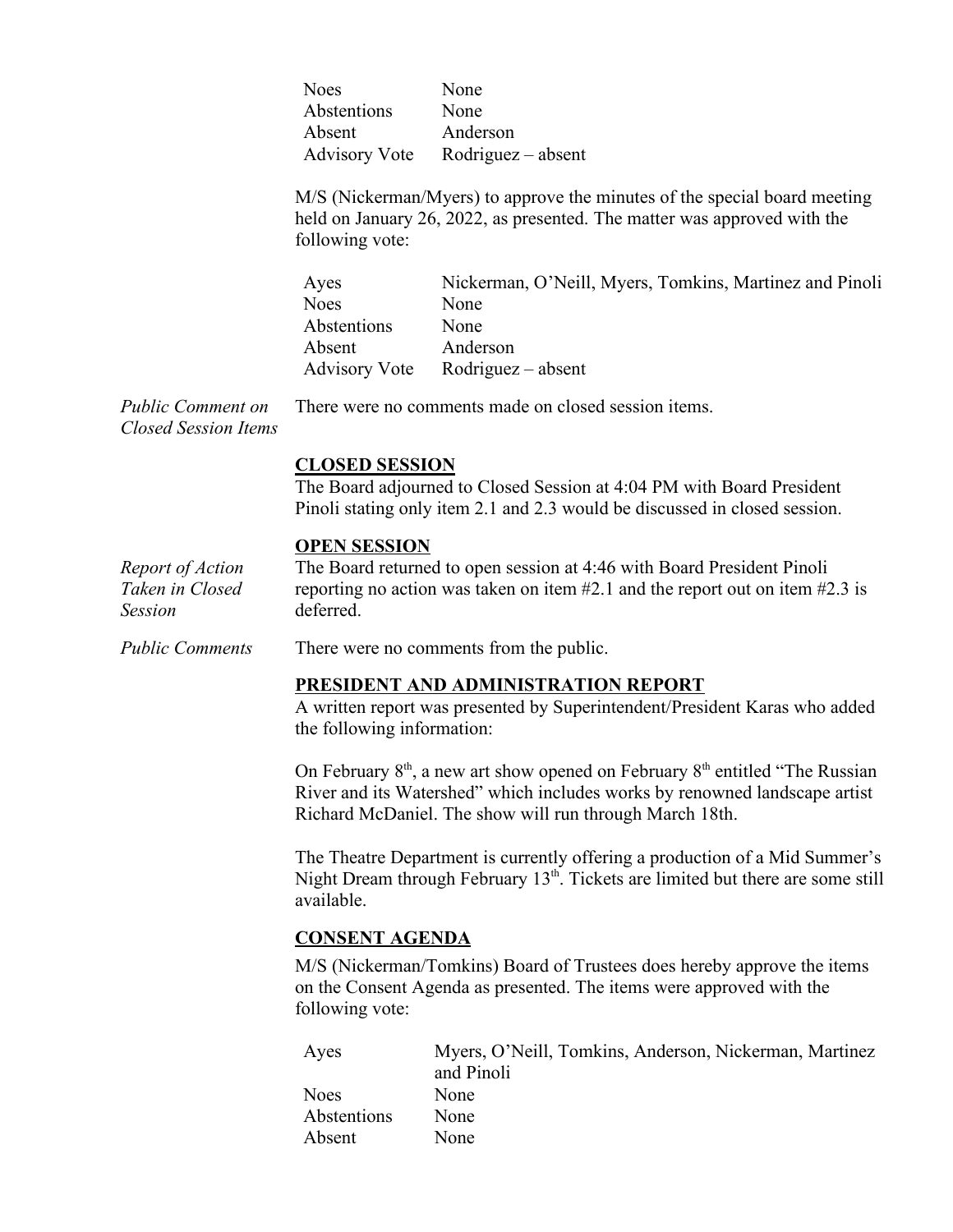Advisory Vote Rodriguez - aye

Items with an asterisk \* were approved by one motion as the Consent Agenda.

#### **Personnel**

*Consideration to approve Personnel List – Short Term Non-Continuing Employees* \*RESOLVED, That the Mendocino-Lake Community College District Board of Trustees does hereby ratify the employment of the short-term noncontinuing (STNC) employees as submitted and presented at the meeting pending receipt of all necessary employment eligibility requirements. *Consideration to approve Personnel List – Part-Time Faculty*  \*RESOLVED, That the Mendocino-Lake Community College District Board of Trustees does hereby ratify the employment of the Part-Time Faculty for the Spring 2022 semester as presented at the meeting pending receipt of all necessary employment eligibility requirements. *Consideration to approve Assignment Change - Classified* \*RESOLVED, That the Mendocino-Lake Community College District Board of Trustees hereby approves the increase of assignment for Adriaan Leon and Chenfei Xu effective July 1, 2022, as presented. *Consideration to approve Faculty Contracts* \*RESOLVED, That the Mendocino-Lake Community College District Board of Trustees hereby approves the list of contracts for tenure-track faculty as presented. *Consideration to Renew Contracts for Categorically Funded Faculty* \*RESOLVED, That the Mendocino-Lake Community College District Board of Trustees hereby approves the one-year categorically funded faculty contracts as presented. *Consideration to approve Classified Administrator Contracts* \*RESOLVED, That the Mendocino-Lake Community College District Board of Trustees hereby approves the classified administrator contracts as presented. *Consideration to approve Educational Administrator Contracts* \*RESOLVED, That the Mendocino-Lake Community College District Board of Trustees hereby approves the educational administrator contracts as presented. *Consideration to approve Notification of Classified Layoffs – Resolution 02-22- 01* \*RESOLVED, That the Mendocino-Lake Community College District Board of Trustees hereby adopts Resolution #02-22-01 and directs the Superintendent/President to send layoff notices to that individual currently employed in the CAMP categorically funded position. **Other Items**

*Fiscal Report as of December 31, 2021* \*RESOLVED, That the Mendocino-Lake Community College District Board of Trustees hereby accepts the fiscal report as of December 31, 2021, as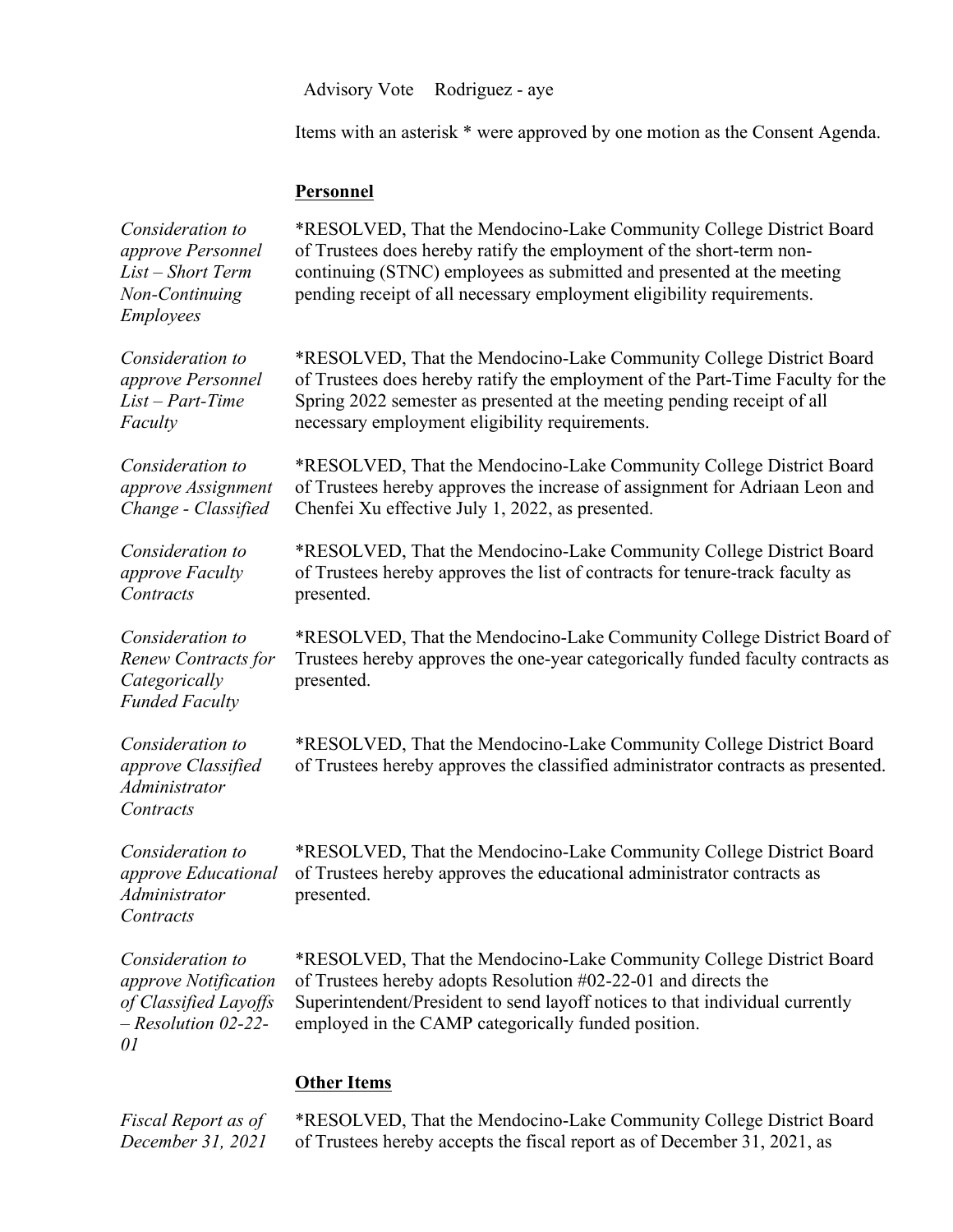presented.

| Quarterly Fiscal<br>Status Report $-AB$<br>2910                                      | *RESOLVED, That the Mendocino-Lake Community College District Board<br>of Trustees hereby accepts the quarterly fiscal report – AB 2910 as of<br>December 31, 2021, as presented.                                                                      |                                                                                                                                                                                                                 |  |
|--------------------------------------------------------------------------------------|--------------------------------------------------------------------------------------------------------------------------------------------------------------------------------------------------------------------------------------------------------|-----------------------------------------------------------------------------------------------------------------------------------------------------------------------------------------------------------------|--|
| Donations                                                                            | *RESOLVED, That the Mendocino-Lake Community College District Board<br>of Trustees hereby accepts the donations to Mendocino College by Debra<br>Polak as presented.                                                                                   |                                                                                                                                                                                                                 |  |
| Authorization for<br>Remote<br>Teleconference<br>$Meetings -$<br>Resolution 02-22-02 | *RESOLVED, That the Mendocino-Lake Community College District Board<br>of Trustees hereby adopt Resolution #02-22-02 and authorizes the continuation<br>of virtual meetings pursuant to the conditions outlined in Assembly Bill 361 as<br>presented.  |                                                                                                                                                                                                                 |  |
|                                                                                      | <b>ACTION ITEMS</b>                                                                                                                                                                                                                                    |                                                                                                                                                                                                                 |  |
| Contracts and<br><i>Agreements</i>                                                   | board took the following action:                                                                                                                                                                                                                       | After reviewing the information presented and subsequent discussion, the                                                                                                                                        |  |
|                                                                                      | provided with the following vote:                                                                                                                                                                                                                      | M/S (Nickerman/Martinez) that the Mendocino-Lake Community College<br>District Board of Trustees does hereby ratify the contracts and agreements as                                                             |  |
|                                                                                      | Ayes                                                                                                                                                                                                                                                   | Anderson, Martinez, Myers, Nickerman, O'Neill, Tomkins,<br>and Pinoli                                                                                                                                           |  |
|                                                                                      | <b>Noes</b>                                                                                                                                                                                                                                            | None                                                                                                                                                                                                            |  |
|                                                                                      | Abstentions<br>Absent                                                                                                                                                                                                                                  | None<br>None                                                                                                                                                                                                    |  |
|                                                                                      | <b>Advisory Vote</b>                                                                                                                                                                                                                                   | Rodriguez - aye                                                                                                                                                                                                 |  |
| Proposed 2022/2023<br>Nonresident Tuition<br>Fee                                     |                                                                                                                                                                                                                                                        | After reviewing the late-breaking revised information presented by Assistant<br>Superintendent/Vice President of Administrative Services and the subsequent<br>discussion, the board took the following action: |  |
|                                                                                      | M/S (Nickerman/Myers) that the Mendocino-Lake Community College<br>District Board of Trustees does hereby adopt the 2022/2023 nonresident tuition<br>fee of \$295.00 based on option C (contiguous districts) as presented with the<br>following vote: |                                                                                                                                                                                                                 |  |
|                                                                                      | Ayes                                                                                                                                                                                                                                                   | Anderson, Martinez, Myers, Nickerman, O'Neill, Tomkins,<br>and Pinoli                                                                                                                                           |  |
|                                                                                      | <b>Noes</b>                                                                                                                                                                                                                                            | None                                                                                                                                                                                                            |  |
|                                                                                      | Abstentions<br>Absent                                                                                                                                                                                                                                  | None<br>None                                                                                                                                                                                                    |  |
|                                                                                      | <b>Advisory Vote</b>                                                                                                                                                                                                                                   | Rodriguez - aye                                                                                                                                                                                                 |  |
| Authorization for the<br><i>Issuance of</i>                                          | After reviewing the information presented and subsequent discussion, the<br>board took the following action:                                                                                                                                           |                                                                                                                                                                                                                 |  |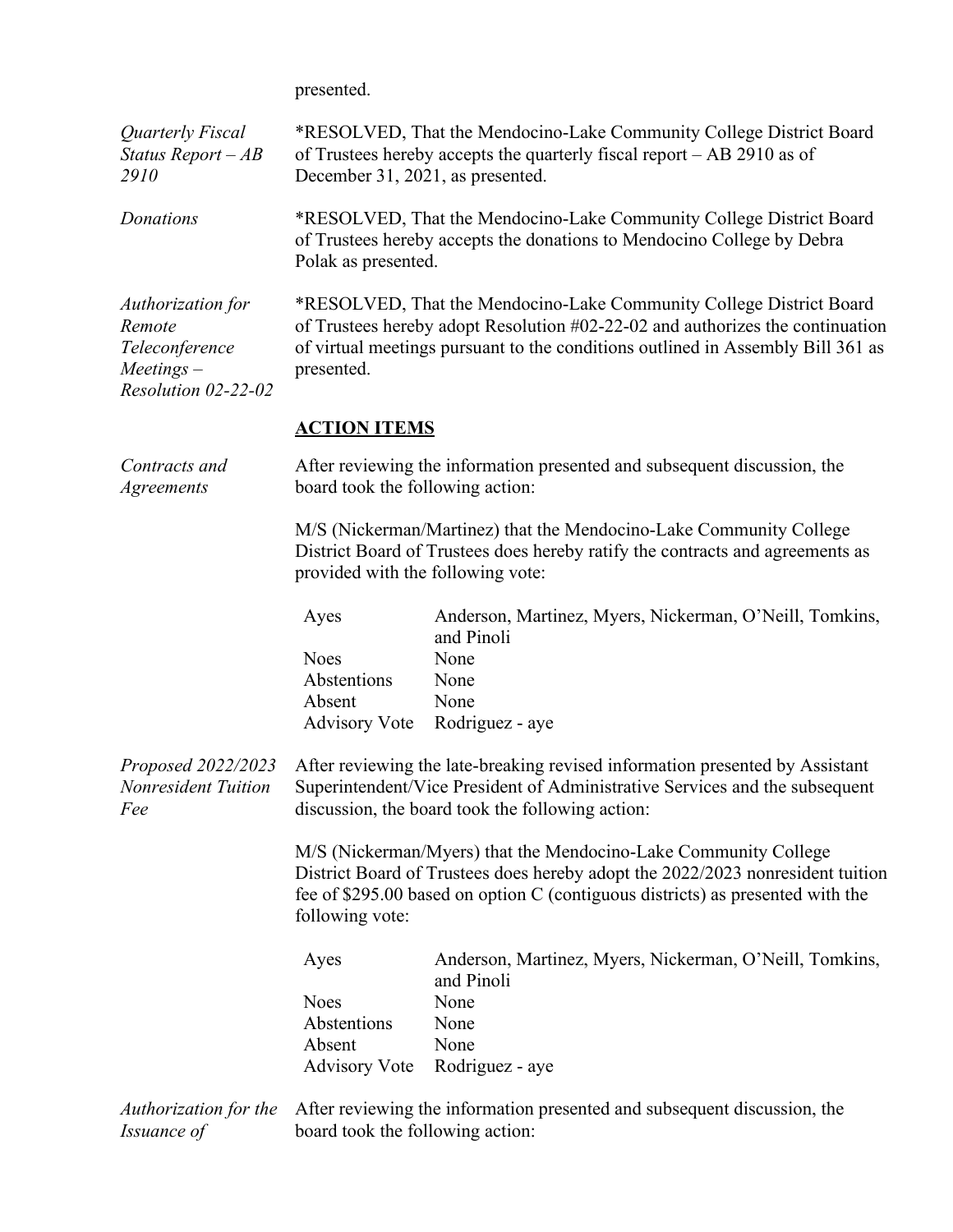| Mendocino-Lake<br><b>Community College</b><br>District 2022<br><b>General Obligation</b> | M/S (Nickerman/Myers) that the Mendocino-Lake Community College<br>District Board of Trustees does hereby approve Resolution #02-22-03 as<br>presented with the following vote: |                                                                                                                                                                                                                                                                                                                                                                                                                                                                                                                                                                                                          |  |
|------------------------------------------------------------------------------------------|---------------------------------------------------------------------------------------------------------------------------------------------------------------------------------|----------------------------------------------------------------------------------------------------------------------------------------------------------------------------------------------------------------------------------------------------------------------------------------------------------------------------------------------------------------------------------------------------------------------------------------------------------------------------------------------------------------------------------------------------------------------------------------------------------|--|
| Refunding Bods and<br><b>Actions Related</b><br>Thereto – Resolution<br>$02 - 22 - 03$   | Ayes<br><b>Noes</b><br>Abstentions<br>Absent<br><b>Advisory Vote</b>                                                                                                            | Anderson, Martinez, Myers, Nickerman, O'Neill, Tomkins,<br>and Pinoli<br>None<br>None<br>None<br>Rodriguez - aye                                                                                                                                                                                                                                                                                                                                                                                                                                                                                         |  |
| <b>Board Policy</b><br>Additions and<br>Revisions - Second<br>Reading                    | following action:                                                                                                                                                               | After reviewing the information presented and discussion, the board took the                                                                                                                                                                                                                                                                                                                                                                                                                                                                                                                             |  |
|                                                                                          | following vote:                                                                                                                                                                 | M/S (Nickerman/Myers) that the Mendocino-Lake Community College<br>District Board of Trustees does hereby adopt Board Policy 1200 – District<br>Mission; Board Policy 2210 – Officers; Board Policy 2345 – Public<br>Participation at Board Meetings; Board Policy 2350 - Speakers; Board Policy<br>2355 - Decorum; Board Policy 2410 - Board Policies and Administrative<br>Procedures; Board Policy 2430 – Delegation of Authority to the<br>Superintendent/President; Board Policy 2715 – Code of Ethics/Standards of<br>Practice and Board Policy 2745 – Board Self-Evaluation as presented with the |  |
|                                                                                          | Ayes                                                                                                                                                                            | Nickerman, Martinez, Myers, O'Neill, Tomkins, Anderson<br>and Pinoli                                                                                                                                                                                                                                                                                                                                                                                                                                                                                                                                     |  |
|                                                                                          | <b>Noes</b><br>Abstentions<br>Absent<br><b>Advisory Vote</b>                                                                                                                    | None<br>None<br>None<br>$Rodriguez - aye$                                                                                                                                                                                                                                                                                                                                                                                                                                                                                                                                                                |  |
|                                                                                          |                                                                                                                                                                                 | College and Careers After reviewing the information presented, the board took the following action:                                                                                                                                                                                                                                                                                                                                                                                                                                                                                                      |  |
| <b>Access Pathways</b><br>(CCAP) Agreement<br>- Second Reading                           | presented with the following vote:                                                                                                                                              | M/S (Nickerman/Rodriguez) that the Board of Trustees of the Mendocino-<br>Lake Community College District does hereby approve the College and<br>Careers Access Pathways agreement with the Willits Charter School as                                                                                                                                                                                                                                                                                                                                                                                    |  |
|                                                                                          | Ayes                                                                                                                                                                            | Nickerman, Martinez, Myers, O'Neill, Tomkins, Anderson<br>and Pinoli                                                                                                                                                                                                                                                                                                                                                                                                                                                                                                                                     |  |
|                                                                                          | <b>Noes</b><br>Abstentions<br>Absent<br><b>Advisory Vote</b>                                                                                                                    | None<br>None<br>None<br>$Rodriguez - aye$                                                                                                                                                                                                                                                                                                                                                                                                                                                                                                                                                                |  |
| Establishment of<br>New Trustee Areas -                                                  | After reviewing the information presented, the board took the following action:                                                                                                 |                                                                                                                                                                                                                                                                                                                                                                                                                                                                                                                                                                                                          |  |
| Resolution 02-22-04                                                                      |                                                                                                                                                                                 | M/S (Tomkins/Myers) that the Board of Trustees of the Mendocino-Lake<br>Community College District does hereby adopt Resolution #02-22-04 as                                                                                                                                                                                                                                                                                                                                                                                                                                                             |  |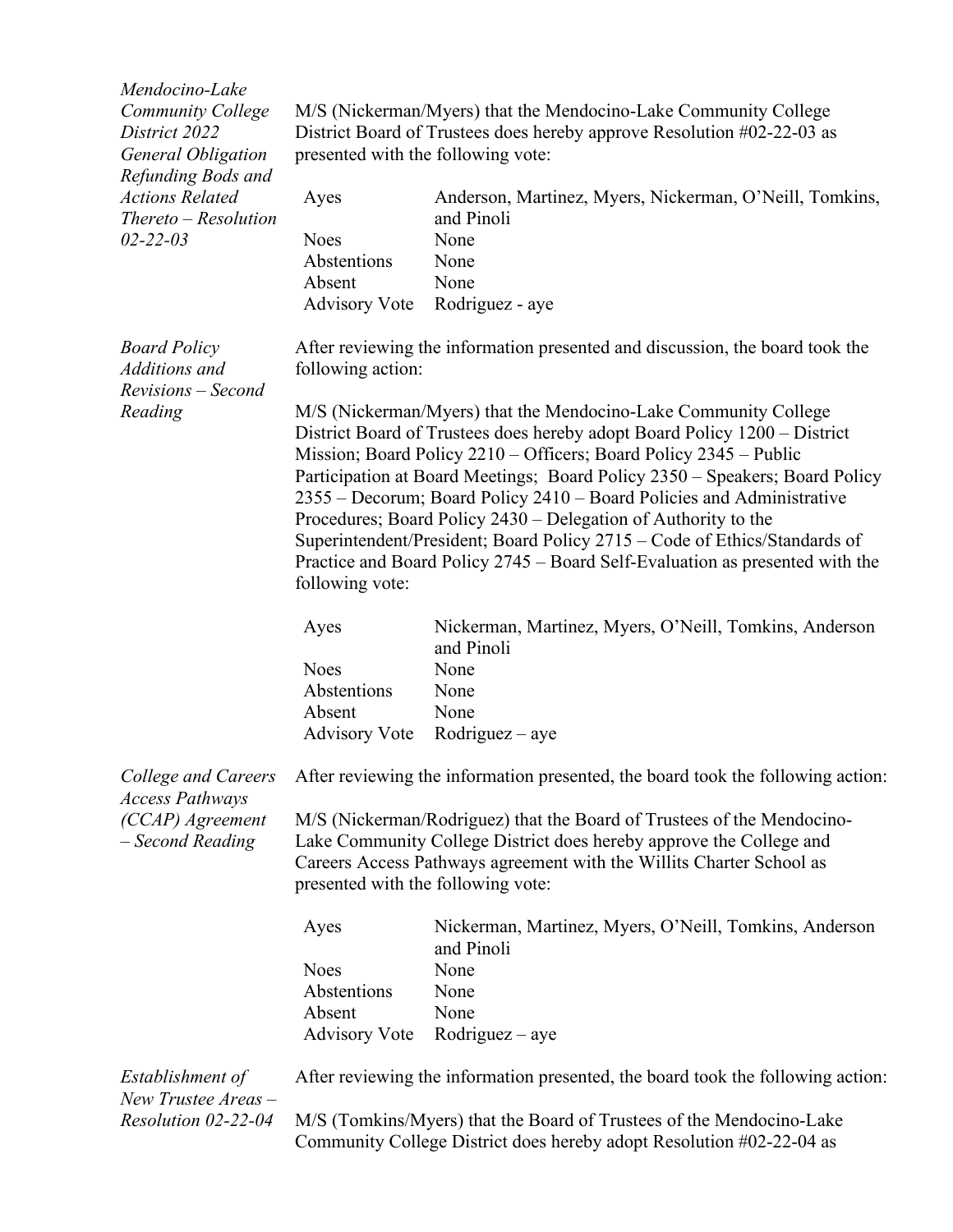presented with the following vote:

|                                 | Ayes                                                                                                                                                                                                                                                                                                                                                                                                                                                                                                                         | Nickerman, Martinez, Myers, O'Neill, Tomkins, Anderson<br>and Pinoli                                                                                                                                                                                                                                                                                                                                |  |
|---------------------------------|------------------------------------------------------------------------------------------------------------------------------------------------------------------------------------------------------------------------------------------------------------------------------------------------------------------------------------------------------------------------------------------------------------------------------------------------------------------------------------------------------------------------------|-----------------------------------------------------------------------------------------------------------------------------------------------------------------------------------------------------------------------------------------------------------------------------------------------------------------------------------------------------------------------------------------------------|--|
|                                 | <b>Noes</b>                                                                                                                                                                                                                                                                                                                                                                                                                                                                                                                  | None                                                                                                                                                                                                                                                                                                                                                                                                |  |
|                                 | Abstentions                                                                                                                                                                                                                                                                                                                                                                                                                                                                                                                  | None                                                                                                                                                                                                                                                                                                                                                                                                |  |
|                                 | Absent                                                                                                                                                                                                                                                                                                                                                                                                                                                                                                                       | None                                                                                                                                                                                                                                                                                                                                                                                                |  |
|                                 | <b>Advisory Vote</b>                                                                                                                                                                                                                                                                                                                                                                                                                                                                                                         | $Rodriguez - aye$                                                                                                                                                                                                                                                                                                                                                                                   |  |
|                                 |                                                                                                                                                                                                                                                                                                                                                                                                                                                                                                                              |                                                                                                                                                                                                                                                                                                                                                                                                     |  |
| Awarding of<br>Contract - Coast |                                                                                                                                                                                                                                                                                                                                                                                                                                                                                                                              | After reviewing the information presented, the board took the following action:                                                                                                                                                                                                                                                                                                                     |  |
| Center Boiler                   | M/S (Nickerman/Tomkins) that the Board of Trustees of the Mendocino-Lake<br>Community College District hereby awards the contract for the Coast Center                                                                                                                                                                                                                                                                                                                                                                       |                                                                                                                                                                                                                                                                                                                                                                                                     |  |
| Contract                        |                                                                                                                                                                                                                                                                                                                                                                                                                                                                                                                              |                                                                                                                                                                                                                                                                                                                                                                                                     |  |
|                                 | Boiler Project to Matrix HG, Inc. for \$89,812 with the following vote:                                                                                                                                                                                                                                                                                                                                                                                                                                                      |                                                                                                                                                                                                                                                                                                                                                                                                     |  |
|                                 | Ayes                                                                                                                                                                                                                                                                                                                                                                                                                                                                                                                         | Nickerman, Martinez, Myers, O'Neill, Tomkins, Anderson<br>and Pinoli                                                                                                                                                                                                                                                                                                                                |  |
|                                 | <b>Noes</b>                                                                                                                                                                                                                                                                                                                                                                                                                                                                                                                  | None                                                                                                                                                                                                                                                                                                                                                                                                |  |
|                                 | Abstentions                                                                                                                                                                                                                                                                                                                                                                                                                                                                                                                  | None                                                                                                                                                                                                                                                                                                                                                                                                |  |
|                                 | Absent                                                                                                                                                                                                                                                                                                                                                                                                                                                                                                                       | None                                                                                                                                                                                                                                                                                                                                                                                                |  |
|                                 | <b>Advisory Vote</b>                                                                                                                                                                                                                                                                                                                                                                                                                                                                                                         | $Rodriguez - aye$                                                                                                                                                                                                                                                                                                                                                                                   |  |
|                                 |                                                                                                                                                                                                                                                                                                                                                                                                                                                                                                                              |                                                                                                                                                                                                                                                                                                                                                                                                     |  |
| <b>Big Picture</b>              |                                                                                                                                                                                                                                                                                                                                                                                                                                                                                                                              | Vice President of Student Services Velasco presented information on the<br>various programs in the area of student services.                                                                                                                                                                                                                                                                        |  |
|                                 | Work has begun on the Student Equity Plan which is due November 20, 2022.<br>Working on the plan we have discovered several successes since the previous<br>plan from 2019-2022. The new plan will run from 2022-2025. The most recent<br>data reflects many successes since the last plan and have increased<br>significantly. In this plan, Native American and White students transfer rates<br>have increased as well as improvements to the completion of transfer level<br>English and Math by Asian students as well. |                                                                                                                                                                                                                                                                                                                                                                                                     |  |
|                                 |                                                                                                                                                                                                                                                                                                                                                                                                                                                                                                                              | We have been using Mendo Mobile to submit vaccine and testing information<br>as required by Board Policy 2901 and Administrative Procedure 2901.1 which<br>were implemented in the fall. Green passes are issued to students who are<br>testing with blue passes being issued to those individuals who are vaccinated.<br>Approximately 90% of students attending in person classes are vaccinated. |  |
|                                 | many areas on campus.                                                                                                                                                                                                                                                                                                                                                                                                                                                                                                        | In-person support is provided in many ways whether it be curbside service or<br>extended hours for in-person assistance. Plexiglass barriers are in place in                                                                                                                                                                                                                                        |  |
|                                 | for services are.                                                                                                                                                                                                                                                                                                                                                                                                                                                                                                            | A line queuing system was implemented during the fall 2021 semester. We<br>haven't usually needed to use this service as our lines haven't been huge but<br>the great thing about using this system is we are able to track how many<br>students we are serving as well as being able to find out when our peak hours                                                                               |  |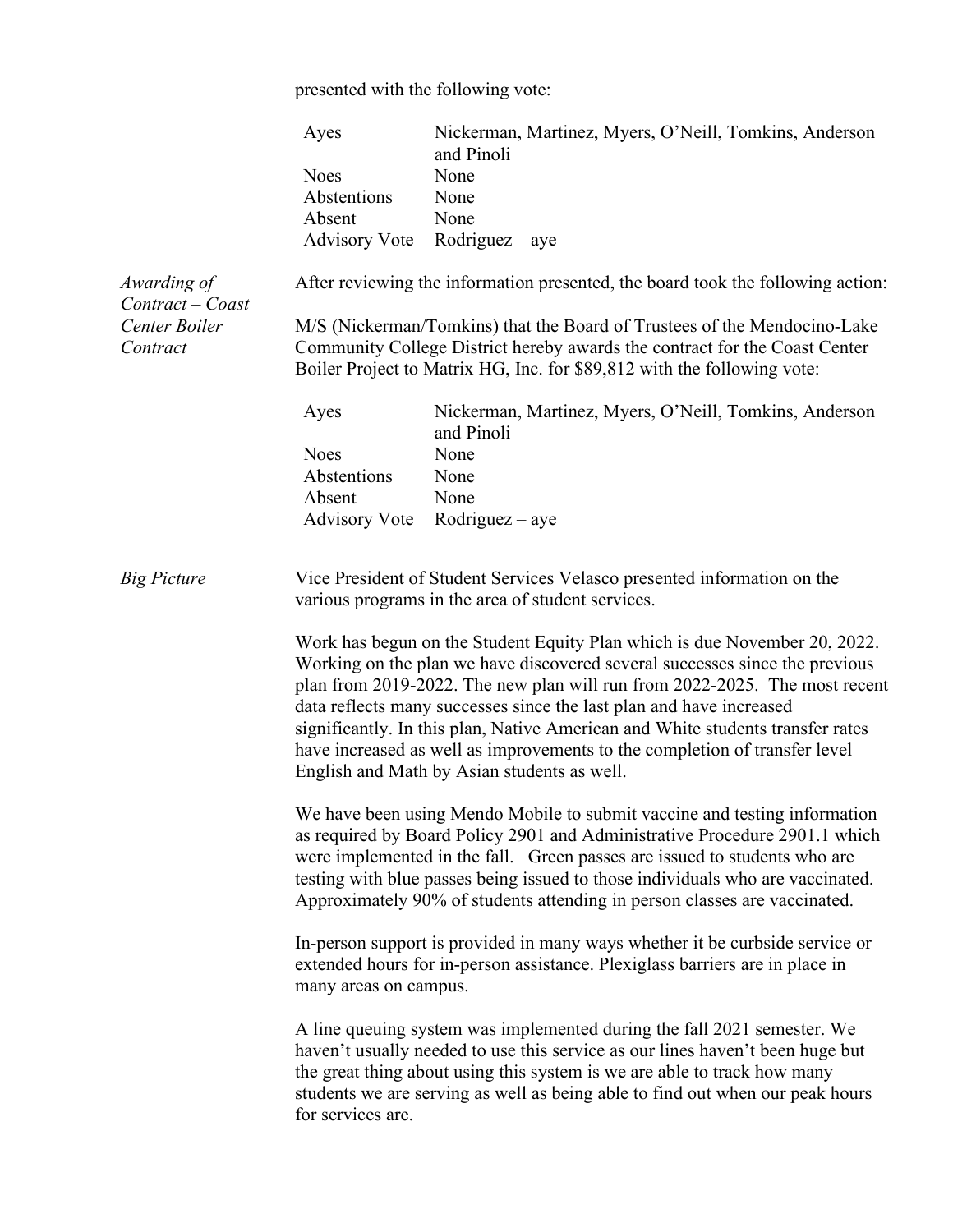Many interactions continue to be virtual.

The online bookstore launched on January  $10<sup>th</sup>$ . Our staff provided service for those students who wanted to pick up their books in person.

Our new Transfer Center Counselor/Coordinator (Mark Osea) has been able to share more information with our students regarding those opportunities available to them. There will also be transfer workshops taking place in March.

Fiscal Services has distributed approximately \$3m in emergency funding to qualified students.

The Planning and Budgeting Committee has recommended hiring a full-time Behavioral Health and Wellness Counselor/Coordinator which would be a great benefit to our students.

# **INFORMATIONAL REPORTS**

*Mendocino College Foundation, Inc.* A written report was submitted by the Mendocino College Foundation Executive Director Julie McGovern.

> She added at yesterday's Foundation meeting, the group discussed bringing back the Gala in 2023 in recognition of the college's  $50<sup>th</sup>$  anniversary.

*Constituents Group Reports Academic Senate* A written report was submitted by Academic Senate President Indermill who added the following information:

> Vice President of the Academic Senate Ginny Bucelli has resigned her position and was thanked for her help during her tenure.

She also recognized the six faculty members who were approved for tenure by the Board earlier tonight.

### *Classified Senate*

A written report was submitted by Classified Senate President Isabel Lopez who stated she had nothing to add.

### *Management Team*

A written report was submitted by Management Team President Janet Daugherty who stated she had nothing to add.

### **TRUSTEE COMMUNICATION**

*Board Policies Additions and Revisions – First*  Board Policy 2720 – Communication Among Board Members; Board Policy 2725 – Board Member Compensation; Board Policy 2730 Board Member Health Benefits; Board Policy 2735 – Board Member Travel; and Board Policy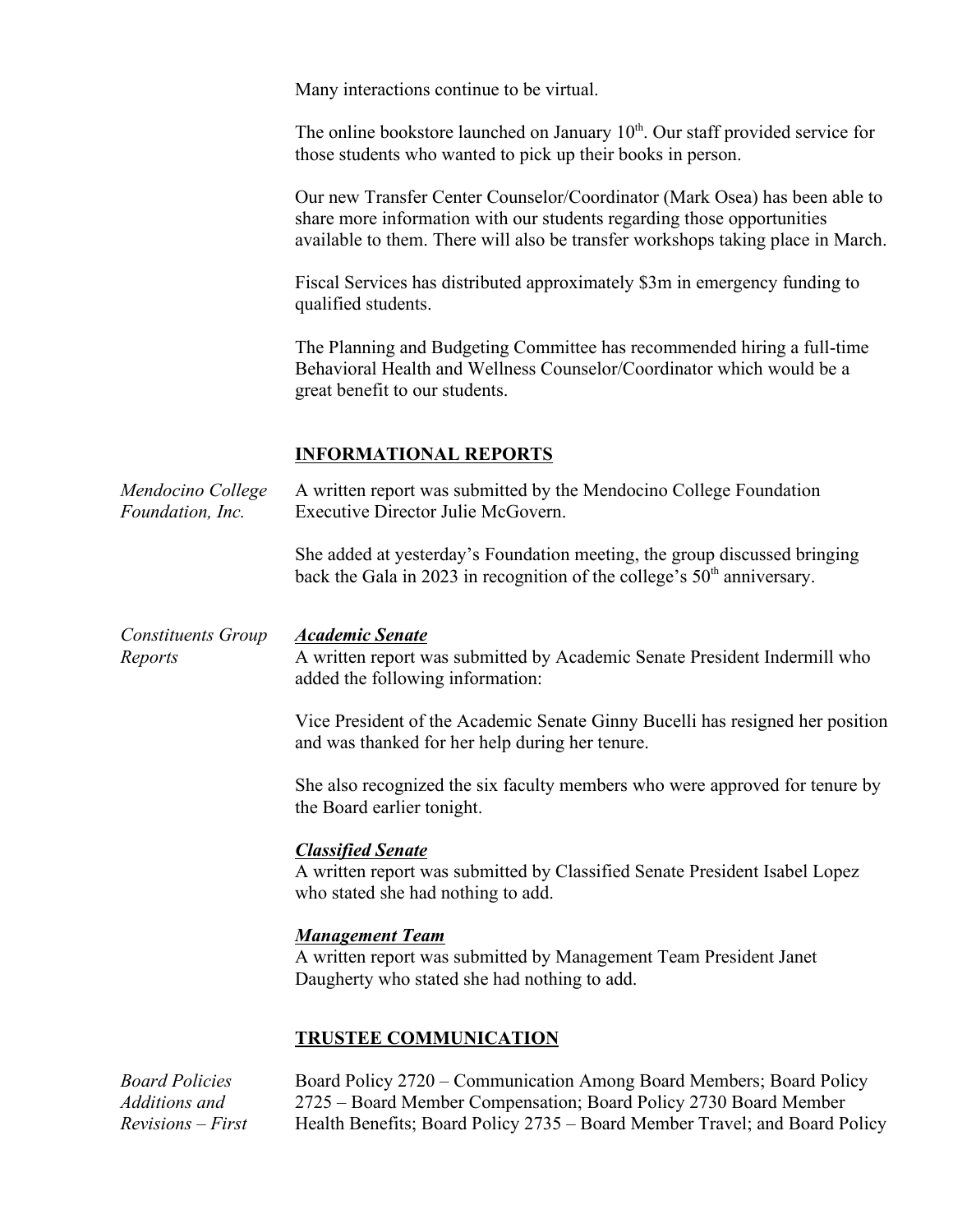| Reading                | 2740 – Board Member Education were presented for review and discussion.<br>Additional discussion and/or adoption of these policies will take place at the<br>March 2022 board meeting.                                                                                                                                                                                                                                                                                                                                                                    |
|------------------------|-----------------------------------------------------------------------------------------------------------------------------------------------------------------------------------------------------------------------------------------------------------------------------------------------------------------------------------------------------------------------------------------------------------------------------------------------------------------------------------------------------------------------------------------------------------|
| <b>Trustee Reports</b> | Trustees commented orally on their recent college-related activities.                                                                                                                                                                                                                                                                                                                                                                                                                                                                                     |
|                        | Trustee Anderson attended the MLACE strategic planning meeting which<br>provided great information. He also attended the Blue-Ribbon Committee for<br>the Rehabilitation of Clear Lake meeting. He would like to have further<br>discussion on how we can improve our communication with the tribes in order<br>to obtain a list of their needs.                                                                                                                                                                                                          |
|                        | Trustee Martinez acknowledged the Academic Senate and their statement<br>regarding the Native American Lands.                                                                                                                                                                                                                                                                                                                                                                                                                                             |
|                        | Trustee Myers inquired about the fewer on-ground sections we are offering.<br>Superintendent/President Karas informed her we have fewer students enrolled<br>in on-ground classes therefore the need to offer fewer sections. We anticipate<br>adding more sections on ground as students return to that mode of study.                                                                                                                                                                                                                                   |
|                        | Trustee Nickerman informed the board Vice President Polak gave a great<br>program at the Ukiah Rotary meeting yesterday and he thanked her.                                                                                                                                                                                                                                                                                                                                                                                                               |
|                        | Trustee O'Neill reminded everyone about the open house scheduled to be held<br>at the North County Center in March. He also stated he will not be attending<br>the March Board of Trustees meeting. When considering the need of future<br>programs at the college, he informed the Board there will be a need for<br>Psychiatric Technician program in the near future. He was wondering about<br>the possibly of offering a joint program with Yuba. Information regarding this<br>type of venture will be addressed in a future administration report. |
|                        | Trustee Tomkins informed the board he is a member of the Friends of the Lake<br>County Center and attended a recent meeting where Julie made a presentation<br>to them which was very informative.                                                                                                                                                                                                                                                                                                                                                        |
|                        | Student Trustee Rodriguez informed the board he had is first in person<br>Community Colleges of California Trustees (CCCT) meeting in January. They<br>had a briefing on the Governor's budget proposal. During the meeting, he was<br>part of the group who spoke on Financial Aid reform.                                                                                                                                                                                                                                                               |
|                        | Trustee Pinoli addressed the question about becoming a Native American<br>Serving Institution. When we had the original dedication of Pomo Plaza, it was<br>the first time so many members of the various area tribes were brought<br>together in one place. It might make sense for us to look into holding some sort<br>of summit where once again the tribal members of both counties could gather<br>together to discuss common issues and ways the college could help.                                                                               |
| Future Agenda Items    | The current list of future agenda items includes the following with additional<br>comments from members of the Board of Trustees:                                                                                                                                                                                                                                                                                                                                                                                                                         |